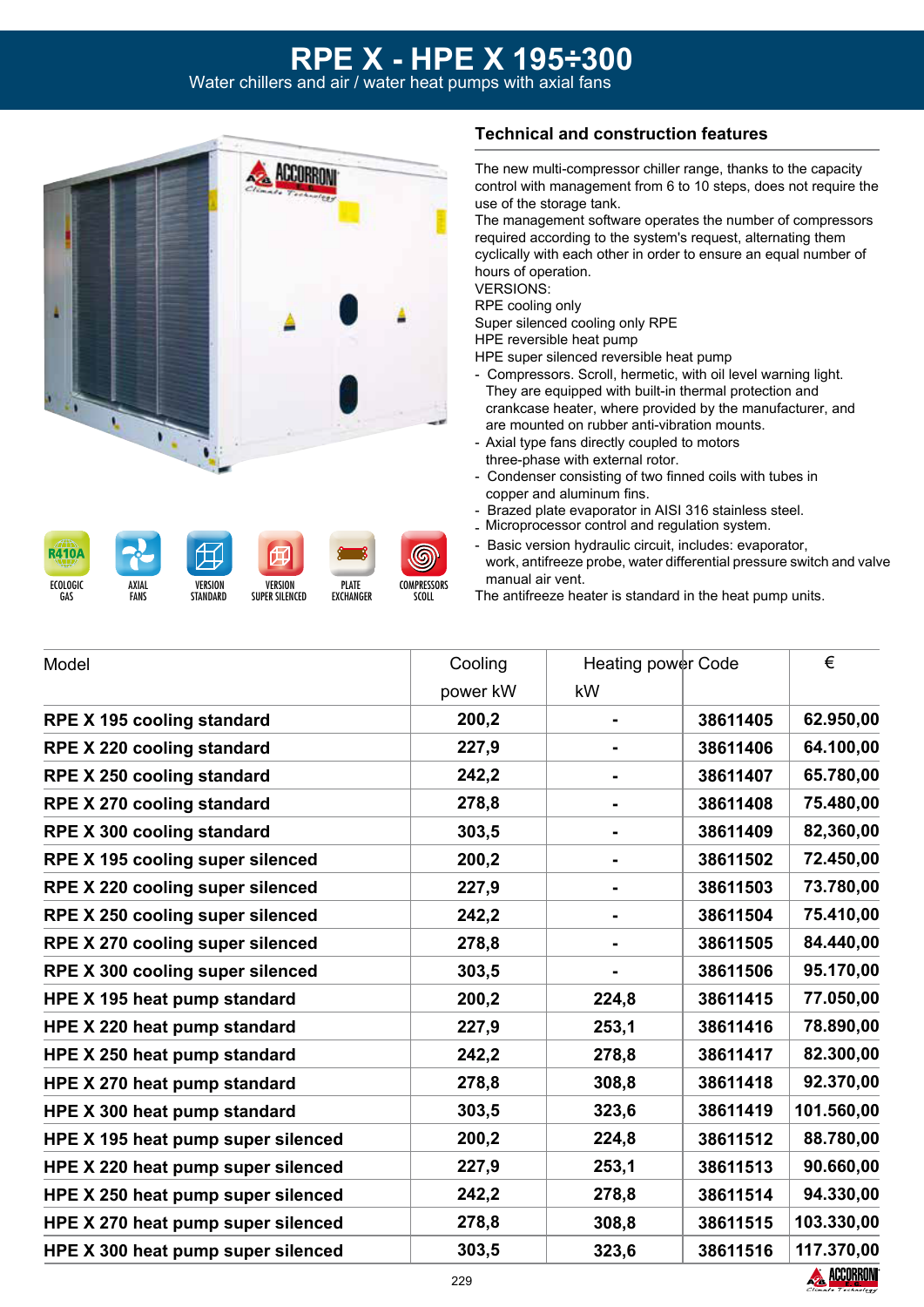## **RPE X - HPE X 195÷300**

Water chillers and air / water heat pumps with axial fans

| Factory fitted accessories RPE X - HPE X 195÷300      |                                      | Code                             | €                                   |
|-------------------------------------------------------|--------------------------------------|----------------------------------|-------------------------------------|
| Storage tank liters 400                               |                                      | 38611517                         | 7.372,00                            |
| Magnetothermic switches                               |                                      | 38600481                         | 2.310,00                            |
| Drive mute                                            |                                      | 38600482                         | 1.251,00                            |
| Condensation control up to 0 °C                       |                                      | 38600483                         | 482,00                              |
| Condensation control down to -20 ° C                  |                                      | 38600484                         | 1.841,00                            |
| Device for operation with low water temperature       |                                      | 38600485                         | 4.495,00                            |
| Desuperheater                                         |                                      | 38600486                         | 3.637,00                            |
| Total heat recovery                                   |                                      | 38600487                         | 11.286,00                           |
| Circulation pump                                      |                                      | 38600489                         | 3.320,00                            |
| Double circulation pump                               |                                      | 38600490                         | 7.428,00                            |
| Serial interface RS 485                               |                                      | 38600493                         | 911,00                              |
| Refrigerant circuit tap on delivery                   |                                      | 38600505                         | 740,00                              |
| Liquid line refrigerant circuit tap                   |                                      | 38600506                         | 740,00                              |
| Fans EC Inverter                                      |                                      | 38600507                         | 22.940,00                           |
| Coil with pre-painted fins                            |                                      | 38600508                         | 10.700,00                           |
| Soft start                                            | mod. 195÷220<br>mod. 250<br>mod. 270 | 38600509<br>38600510<br>38600511 | 19.020,00<br>19.550,00<br>20.570,00 |
| Accessories supplied separately RPE X - HPE X 195÷300 |                                      |                                  |                                     |
| High / low pressure gauges                            |                                      | 38600491                         | 455,00                              |
| Remote control panel                                  |                                      | 38600492                         | 993,00                              |
| Rubinetto circuito frigorifero in mandata             |                                      | 38600512                         | 1.050,00                            |
| Ventilatori EC Inverter                               |                                      | 38600513                         | 22.940,00                           |
| Batteria con alette preverniciate                     |                                      | 38600514                         | 15.040,00                           |
| Reti protezione batterie                              |                                      | 38600494                         | 924,00                              |
| Antivibranti in gomma                                 |                                      | 38600495                         | 1.175,00                            |

Sotf start

#### **Dimensions RPE X - HPE X 195÷300**







**38600515 25.370,00**

**A** 500

| в            | 1800 |  |  |  |  |
|--------------|------|--|--|--|--|
| С            | 1000 |  |  |  |  |
| D            | 1800 |  |  |  |  |
| Values in mm |      |  |  |  |  |

|   | <b>RPE X - HPE X</b> | <b>RPE X - HPE 195</b> | <b>RPE X - HPE 220</b> | <b>RPE X - HPE 250</b> | <b>RPE X - HPE 270</b> | <b>RPE X - HPE 300</b> |
|---|----------------------|------------------------|------------------------|------------------------|------------------------|------------------------|
|   | Standard             | 2800                   | 2800                   | 2800                   | 2800                   | 4000                   |
|   | Super Silenced       | 2800                   | 2800                   | 2800                   | 2800                   | 4000                   |
| D | Standard             | 2200                   | 2200                   | 2200                   | 2200                   | 2200                   |
| P | Super Silenced       | 2200                   | 2200                   | 2200                   | 2200                   | 2200                   |
| н | Standard             | 2100                   | 2100                   | 2100                   | 2100                   | 2100                   |
|   | Super Silenced       | 2100                   | 2100                   | 2100                   | 2100                   | 2100                   |

*Values in mm*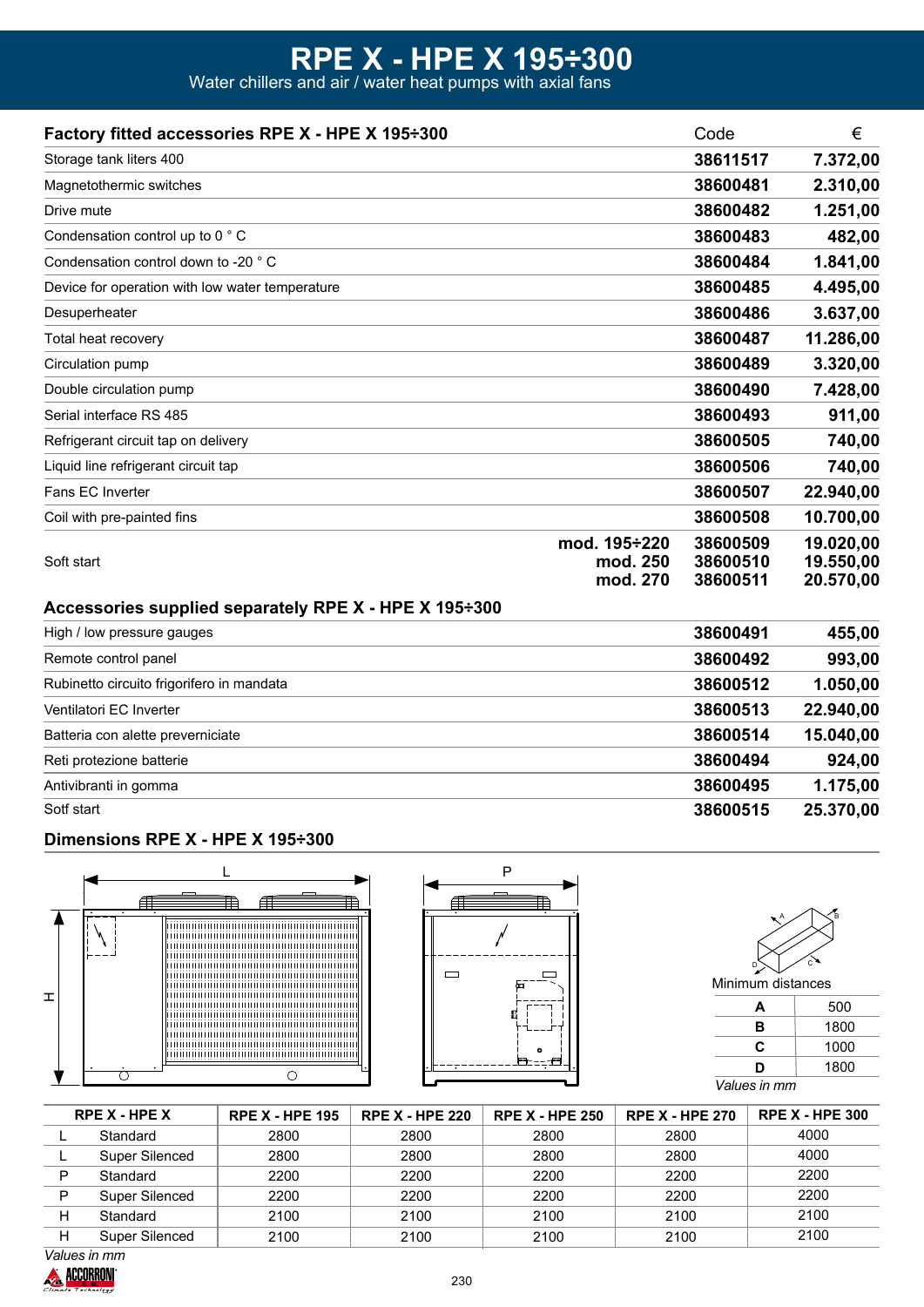## **Technical data table RPE X - HPE X 195÷300**

| <b>DESCRIPTION</b>                                     | U.M.                   | 195           | 220             | 250            | 270            | 300        |
|--------------------------------------------------------|------------------------|---------------|-----------------|----------------|----------------|------------|
| Cooling power (1)                                      | kW                     | 202,2         | 227,9           | 242,2          | 278,0          | 305,5      |
| Absorbed power (1)                                     | kW                     | 71,4          | 8,03            | 89,0           | 98,3           | 108,4      |
| Cooling power (1A)                                     | kW                     | 195,2         | 221,6           | 245,9          | 270,6          | 290,0      |
| Absorbed power (1A)                                    | kW                     | 70,7          | 81,8            | 87,5           | 96,3           | 100,0      |
| EER (1A)                                               | W/W                    | $2,76 - C$    | $2,71 - C$      | $2,81 - C$     | $2,81 - C$     | $2,90 - B$ |
| Heating power (2)                                      | kW                     | 224,8         | 253,1           | 278,8          | 308,8          | 323,6      |
| Absorbed power (2)                                     | kW                     | 73,5          | 84,2            | 91,1           | 103,1          | 109,0      |
| Heating power (2A)                                     | kW                     | 224,7         | 252,5           | 278,8          | 309,2          | 333,0      |
| Absorbed power (2A)                                    | kW                     | 73,9          | 84,2            | 91,1           | 103,0          | 109,2      |
| COP <sup>(2A)</sup>                                    | W/W                    | $3,04 - B$    | $3,00 - B$      | $3,06 - B$     | $3,00 - B$     | $3,05 - B$ |
| Compressors                                            | n.                     | $3 + 3$       | $3 + 3$         | $3 + 3$        | $3 + 3$        | $4 + 4$    |
| Refrigeration circuits                                 | n.                     | 2             | $\overline{2}$  | $\overline{2}$ | $\overline{2}$ | 2          |
| Partialization steps                                   | n.                     | 6             | 6               | 6              | 6              | 8          |
| Water flow                                             | $\mathsf{U}\mathsf{s}$ | 9,4           | 10,7            | 11,8           | 13,0           | 14,3       |
| Load losses                                            | kPa                    | 40            | 51              | 62             | 54             | 50         |
| Hydraulic connections                                  |                        | 3"            | 3"              | 3"             | 3"             | 3"         |
| <b>TECHNICAL FEATURES OF THE STANDARD VERSION FANS</b> |                        |               |                 |                |                |            |
| Fans                                                   | n.                     | 4             | 4               | 4              | 4              | 4          |
| Air flow                                               | $m^3/s$                | 20,5          | 20,5            | 20,5           | 19,4           | 22,5       |
| Absorbed power                                         | kW                     | 8             | 8               | 8              | 8              | 8          |
| TECHNICAL FEATURES FANS SUPER SILENT VERSION           |                        |               |                 |                |                |            |
| Fans                                                   | n.                     | 4             | 4               | 4              | 4              | 6          |
| Air flow                                               | $m^3/s$                | 15,3          | 15,3            | 15,3           | 15,3           | 25,0       |
| Absorbed power                                         | kW                     | 5,1           | 5,1             | 5,1            | 7,6            | 7,6        |
|                                                        |                        |               |                 |                |                |            |
| Power supply                                           |                        | 400V/3+N/50Hz |                 |                |                |            |
| Max operating current                                  | A                      | 158           | 172             | 182            | 203            | 224        |
| Max starting current                                   | A                      | 182           | 304             | 311            | 332            | 356        |
| Sound pressure (vers. STANDARD) (3)                    | dB(A)                  | 66,5          | 66,5            | 67,5           | 69,5           | 67,5       |
| Sound pressure (vers. STANDARD/SUPERSILENCED) (3)      | dB(A)                  | 63,5          | 63,5            | 64,5           | 66,5           | 64,5       |
| Sound pressure (vers. SUPERSILENCED) <sup>(3)</sup>    | dB(A)                  | 57,5          | 57,5            | 59,5           | 61,5           | 58,5       |
| Pump power                                             | kW                     | 3             | 3               | 4              | 4              | 5,5        |
| Useful head                                            | kPa                    | 199           | 167             | 228            | 215            | 237        |
| <b>Expansion vessel</b>                                | $\mathsf{I}$           | 18            | 18              | 18             | 18             | 18         |
| Hydraulic connections                                  |                        | 4"            | $\overline{4"}$ | 4"             | 4"             | 4"         |
| Shipping weight                                        | Kg                     | 1654          | 1674            | 1763           | 1961           | 2199       |

Operating weight

*(1) Chilled water from 12 to 7 ° C, external air temperature 35 ° C*

*(1A) Chilled water from 12 to 7 ° C, external air temperature 35 ° C - EN14511*

*(2) Water heated from 40 to 45 ° C, external air temperature 7 ° C d.b. / 6 ° C wb.*

*(2A) Water heated from 40 to 45 ° C, external air temperature 7 ° C d.b. / 6 ° C wb. - EN14511 (3) Average sound pressure level measured in free field at 1 m from the unit (Q = 2) according to ISO* 

*3744*



2220

1690

Kg

1690

1780

1980